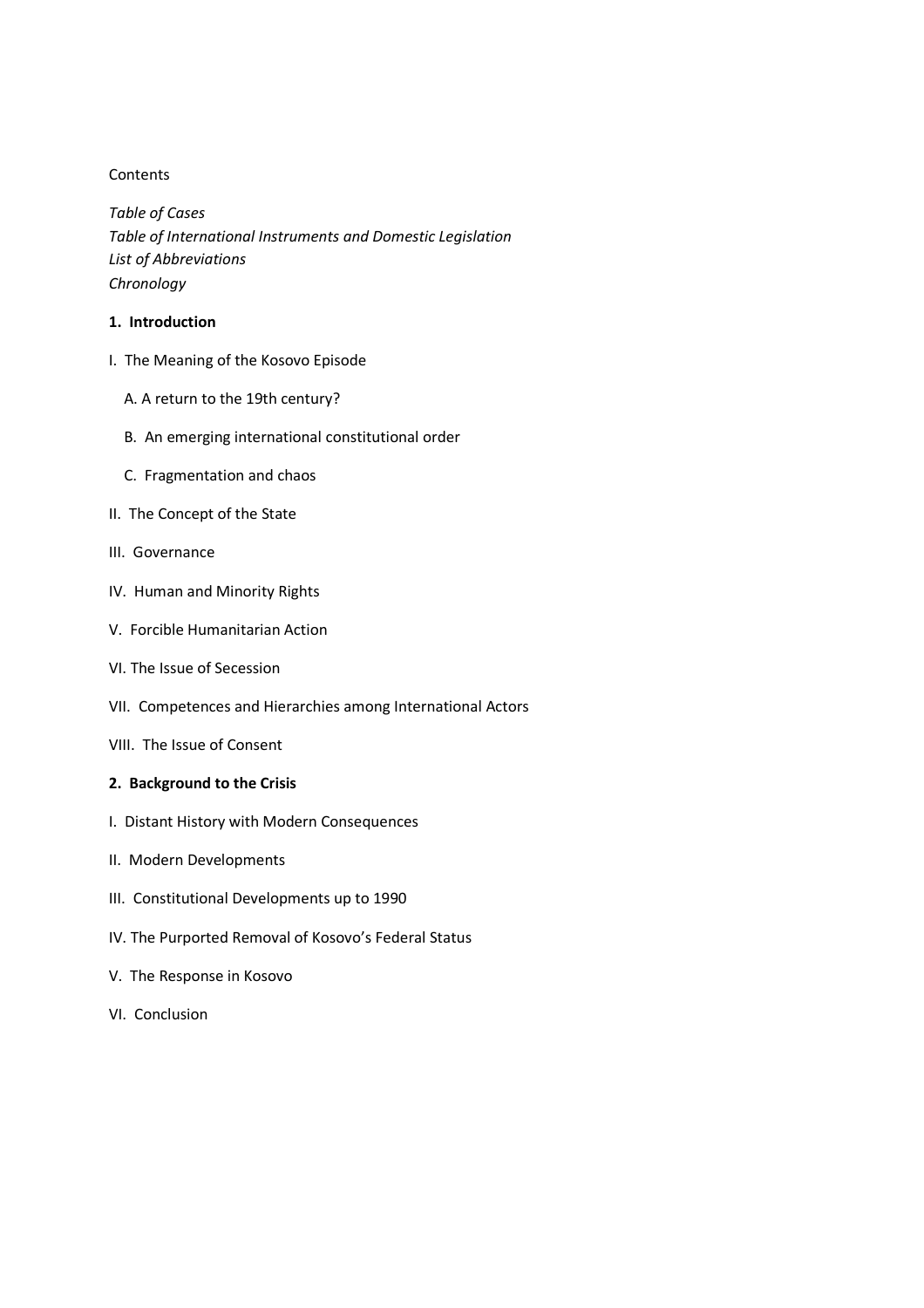### **3. Initial Settlement Attempts**

- I. The Carrington Plan and the London Conference
- II. The Special Group
- III. CSCE Monitoring
- IV. Conclusion

### **4. Dealing with Human Rights Violations**

- I. Standards and International Interest
- II. Access
- III. Substantive Findings
- IV. Conclusion

# **5. The Developing Humanitarian Emergency**

- I. The Spread of Armed Conflict and the Humanitarian Consequences
- II. The Humanitarian Response
- III. UN and EC Sanctions
- IV. Conclusion
- **6. The Outbreak of Violence and the Hill Negotiations**
- I. The Move Towards Military Confrontation
- II. Attempts to Isolate the Conflict
- III. Demands for Negotiation and the Kosovo Diplomatic Observer Mission
- IV. The Hill Negotiations
- V. Conclusion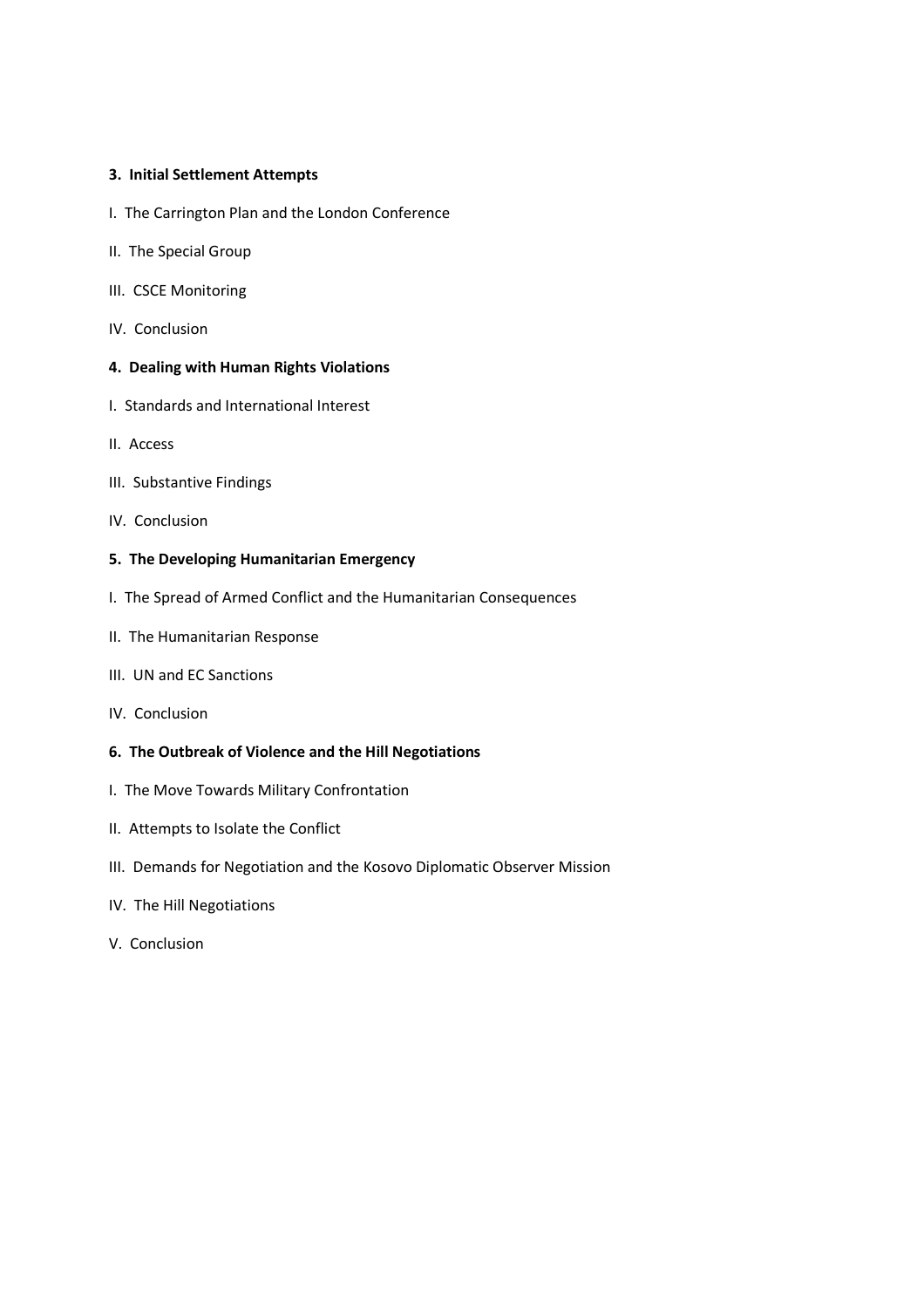#### **7. The Holbrooke Agreement and the OSCE Verification Mission**

- I. Preparatory Moves for the Use of Force
- II. The Holbrooke Mission
- III. The OSCE Verification Mission
- IV. Conclusion

#### **8. The Rambouillet Conference**

- I. The Summons to the Conference and the Renewed Threat of Force
- A. The impetus for the Rambouillet process
- B. The Contact Group and NATO decisions
- C. Justifi cation for the threat of the use of force
- D. Absence of an express Security Council mandate to threaten or use force
- E. No express retroactive approval from the Security Council for regional action
- F. No implied enforcement authority for NATO
- G. Forcible humanitarian action
- H. Preventative humanitarian action
- I. Authoritative determination of an actual or imminent humanitarian emergency
- J. Appropriate, necessary, and proportionate action
- K. A political settlement as a humanitarian necessity?
- II. The Conference Process
- A. Enforced negotiations
- B. Structural inequality
- C. Procedure
- D. The initial phase of negotiations
- E. The second phase of negotiations: the draft of 18 February and proximity talks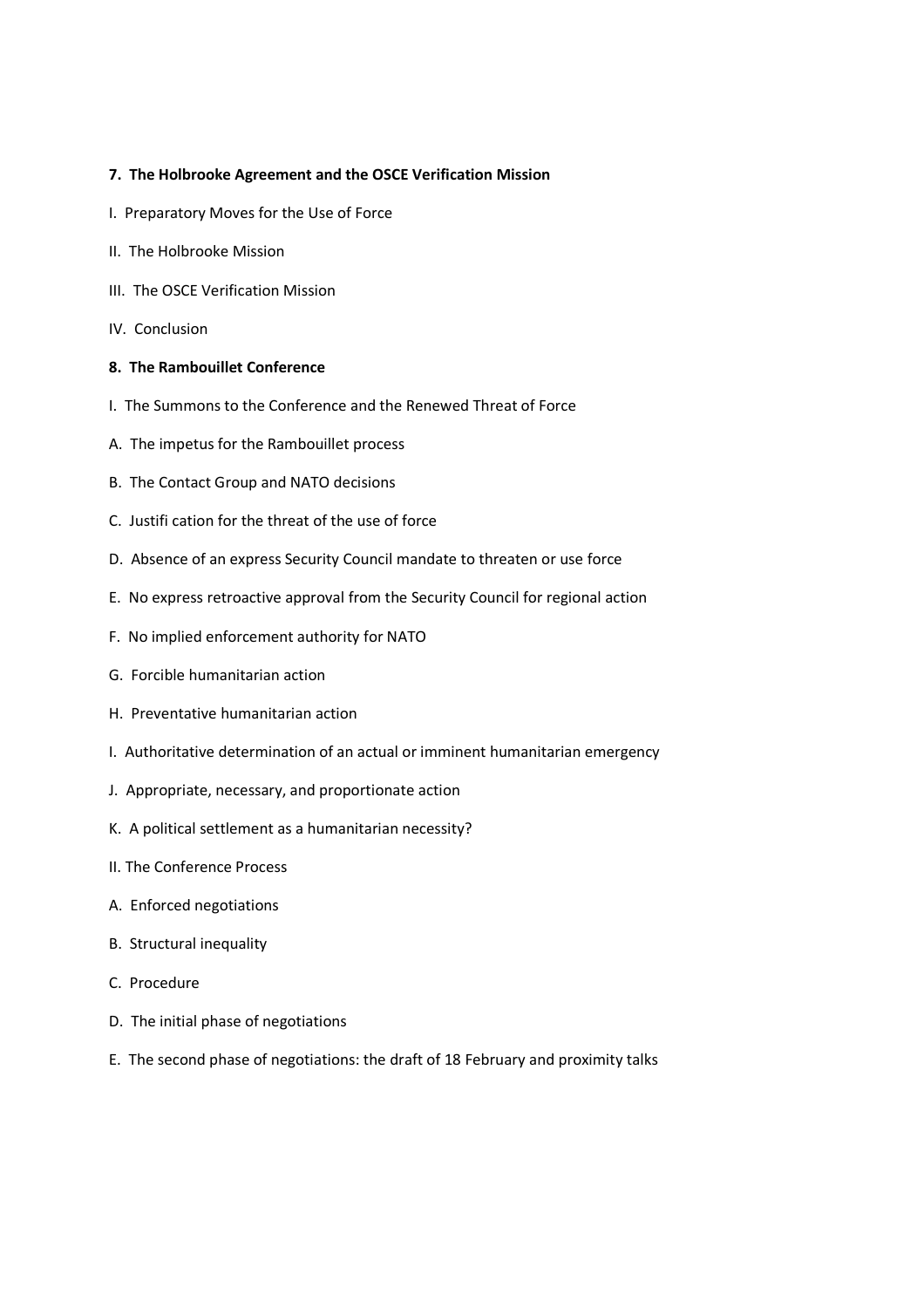- III. The Political Interim Settlement
- A. The issue of status and the basic distribution of powers
- B. The Kosovo institutions and their powers
- C. Human rights and additional rights of national communities
- D. Final status
- IV. Implementation
- A. Confidence building
- B. NATO-led implementation and the withdrawal of forces
- C. Civilian implementation
- V. Conclusion

# **9. The Initiation of the NATO Aerial Campaign and the International Response**

- I. The Paris Conference
- II. The Initiation of Hostilities
- III. The International Response to the Use of Force
- IV. Action in the International Court of Justice
- V. Commissions of Enquiry
- VI. Conclusion

# **10. The Conduct and Termination of Hostilities**

- I. The Conduct of Hostilities
- II. The Indictment by the ICTY
- III. Moves towards a Settlement
- IV. Conclusion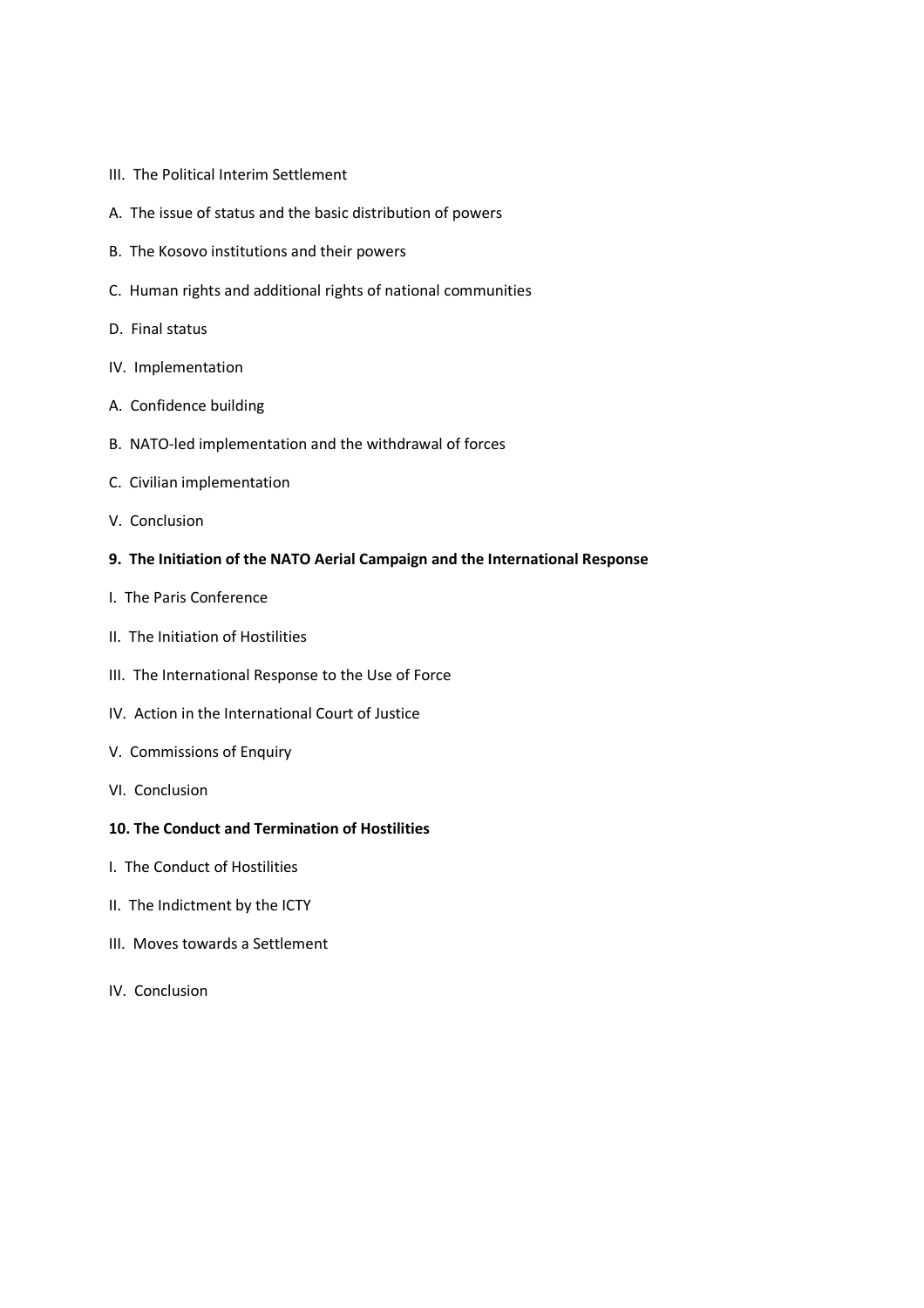#### **11. International Administration and Moves Towards Final Status**

- I. Interim Administration under Resolution 1244 (1999)
- II. The Constitutional Framework
- III. Standards Before Status
- IV. The March Riots and the Eide Reports
- V. Conclusion

#### **12. The Vienna Final Status Negotiations**

- I. Structural Factors Shaping Negotiations
- II. The Format of Discussions
- III. Basic Positions
- IV. Content of the Negotiations
- V. Putting the Package Together
- VI. Content of the Ahtisaari Comprehensive Proposal
- A. Status
- B. Basic construction of the polity
- C. Community rights
- D. International presence
- E. The recommendation of the Special Envoy
- VII. Conclusions

# **13. Further Negotiations and Unilateral Independence**

- I. Further Negotiations
- II. Independence
- III. Conclusions